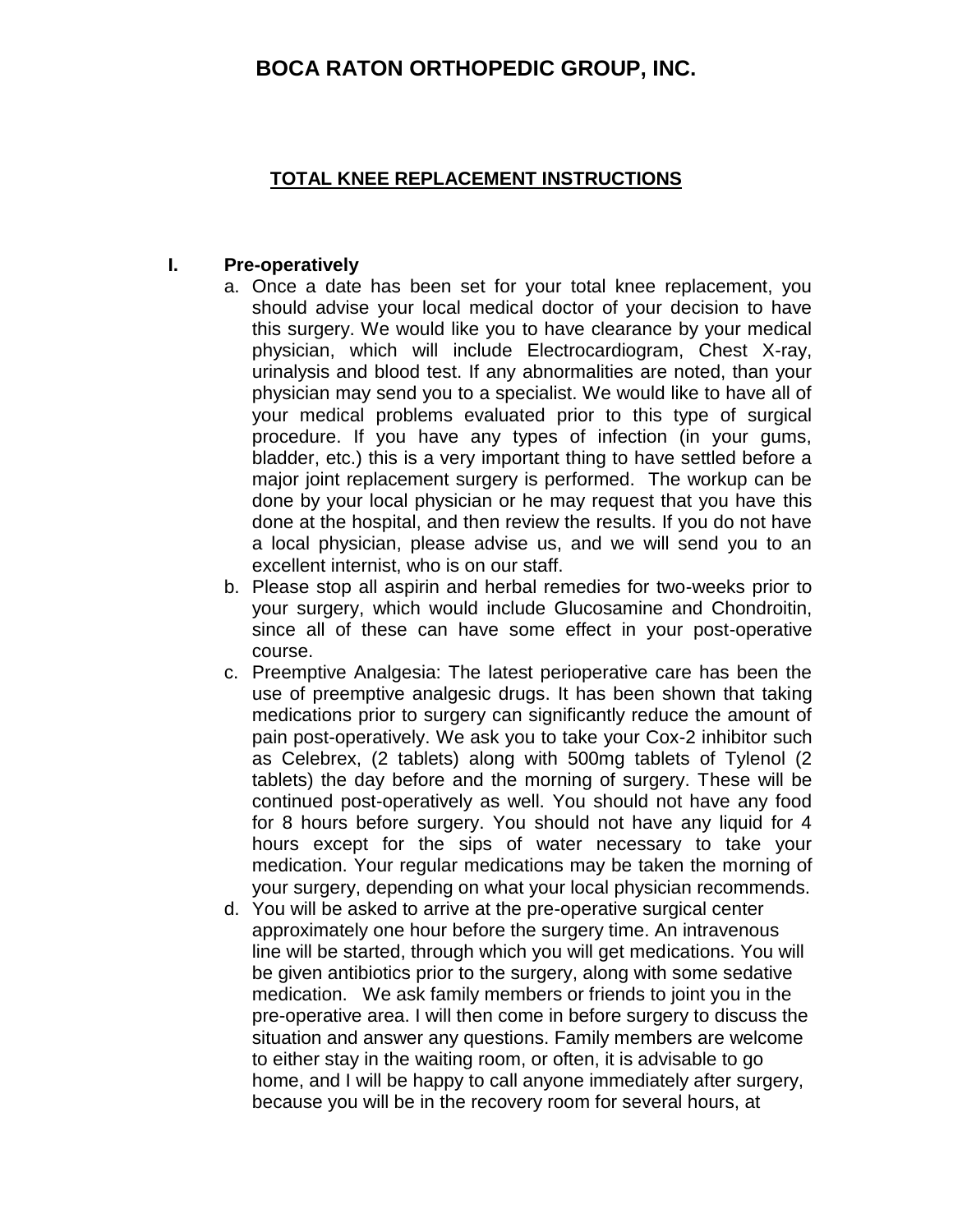which time you will not be allowed any visitors. It is usually two to three hours after the surgery is finished before you are able to see people in your hospital room. There is a waiting room on the second floor, if your family would like to wait, and I will discuss the results with them afterwards. I would be happy to call either home or a cell phone if your family decides not to stay. If you experience any recent illnesses prior to your surgery, such as high fevers, or do not feel well, please call and let us know as soon as possible, since your surgery may have to be postponed. The anesthesiologist will come in and discuss the types of anesthetics pre-operatively with you. There are three choices (1) A general anesthetic, where intravenous medications are given to you and then you drift off to sleep and the surgery is performed. Post-operatively, you will then use the patient controlled analgesia with either Dilaudid or Morphine that you will control, giving this to yourself, through an intravenous line. This is a very effective way to treat post-operative pain. (2) Spinal Anesthetic – A spinal anesthetic involves injecting medications through a small needle into your back to numb the legs up, which then stays numb for four to six hours. The pain is then controlled with a PCA pump post-operatively. (3) My normal recommendation is an epidural anesthetic. An epidural is where a small plastic tube is inserted into your back, and then left for 48 hours. This is what many women have for labor and childbirth. This usually controls your pain by dripping medication in; your legs will not be numb, but they will hopefully have minimal pain with this procedure. Sometimes the catheter is not able to be inserted; sometimes the catheter is inserted and then moves, and then pain relief is not as complete, so we have to discontinue this and go to the patient controlled analgesia. If this all works well, which it does 85% of the time, you will have little or no pain for the first 48 hours. Usually the pain is then controlled by pain pills, which will be given to you on a regular basis after the epidural is removed. The normal stay in the hospital is four days. Many people then go to a rehab center, such as Pine Crest. Some people, if their house is small, and they have a quick recovery, they will be able to go home. Many of our operations are now done under minimally invasive type technique, which minimizes the blood loss and pain postoperatively and will result in a quicker recovery. These minimally invasive surgeries are typically done in people who have not had surgery before, and the legs are not terribly large or deformed. There are major risks involved in this type of operation. Infection is a primary concern. Infection rate is less than 1%. You will be given antibiotics intravenously for 24 hours. My staff and I wear exhaust suits to minimize any airborne particles and we have special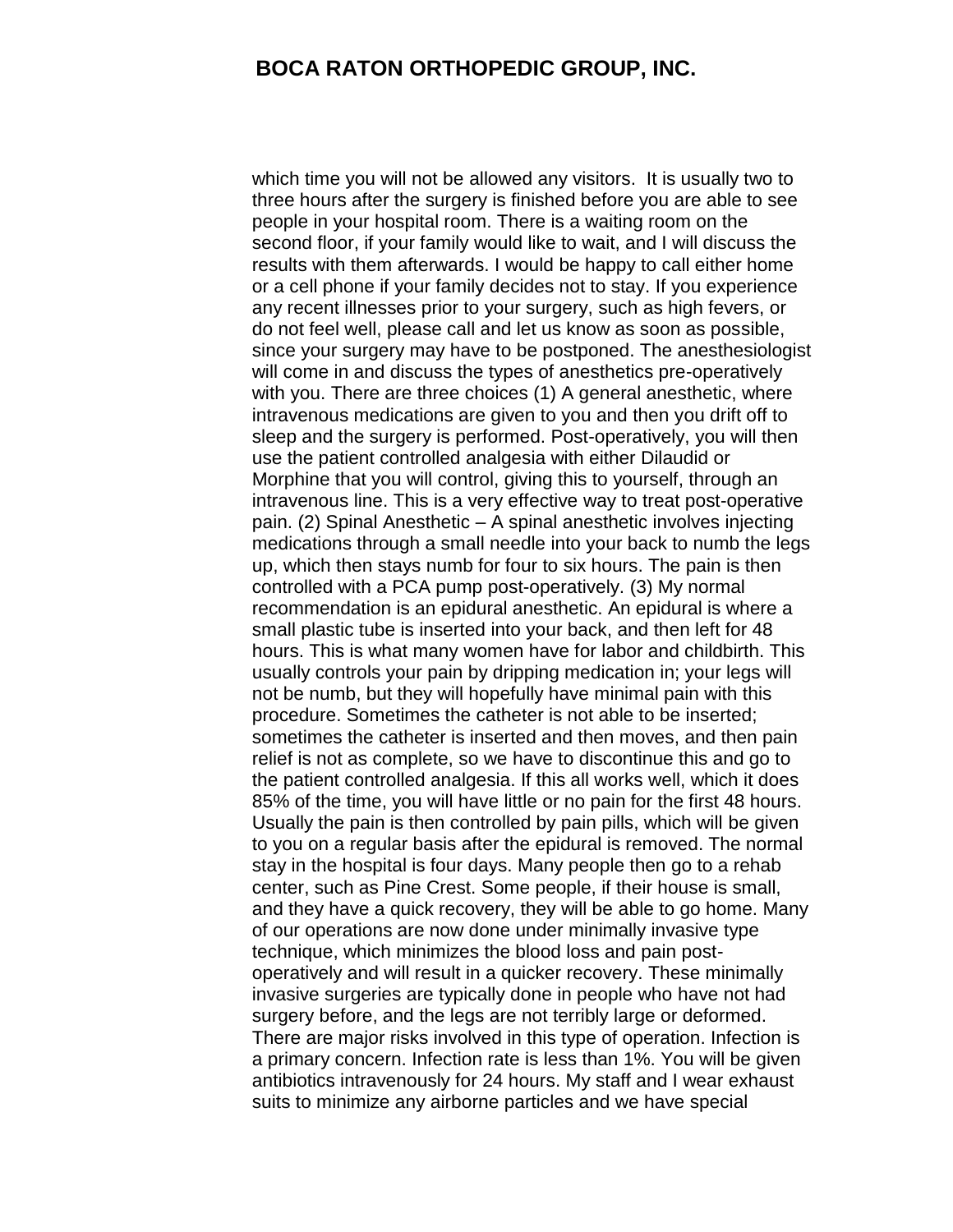operating rooms with ventilation symptoms to minimize the possibility of infection. Infection still can occur, and can result in the need for irrigating the wound or even moving the prosthesis, longterm antibiotics and having this replaced. A second major concern is pulmonary emboli. There are various ways to avoid these deep venus thromboses, which can result in pulmonary emboli. You will be placed in a compression stocking. Air pumps will be placed on your feet. You will be placed in a continuous passive motion machine, and you will be up in a chair the next day. You typically will have some type of medication to thin the blood. In our low-risk patient's, I have been using aspirin 81mg once a day. In our higher risk patient's, which are defined as obesity, bilateral joint replacements or history of deep venous thrombosis, you will be placed on medication, usually given subcutaneously twice a day, for two-weeks. Even in spite of these measures, pulmonary emboli can occur. It can result in serious pulmonary problems and even death. Other complications such as stiffness, pain, laxity of the ligaments, fractures, clicking and discomfort in the knee can occur. The knee replacement allows the leg deformities to be corrected. It may take several months to regain full motion. Occasionally, people have stiffness that require manipulation of the knee, which means that if you come back at six-weeks and do not have good motion, I may suggest that I put you to sleep and bend your knee to break up adhesions or scar tissue. This is unusual, but occasionally, it is necessary. Post-operatively, you will be placed on a walker, and will be ambulating the next day. Full weightbearing as tolerated. The walker will be used anywhere from two to four weeks. As soon as you are comfortable, you can progress to a cane. If you decide to go to the rehab center, you will most likely be there for one-week, having therapy twice a day, and then discharged home. Your wound will be closed with metal staples and these will be removed by a nurse in approximately two-weeks time. If at any time you run temperatures more than 101°, if your wound becomes red, or starts to drain, please contact our office. Normally people will be able to drive in one-month if it is your right knee, and in several weeks, it is your left knee. Returning to work obvious depends on your job situation. In sedentary jobs, you will probably be able to return in one-month; more vigorous jobs may take longer. As far as return to activities, most people are able to start walking on a regular basis within several weeks. I encourage you to keep a log of your activities, walking every day for a measured amount, and trying to increase that each week. I also recommend the use of an exercise bike in your home as an excellent tool to help gain your motion. Once the wound is healed, you can also get into the pool. Golf is